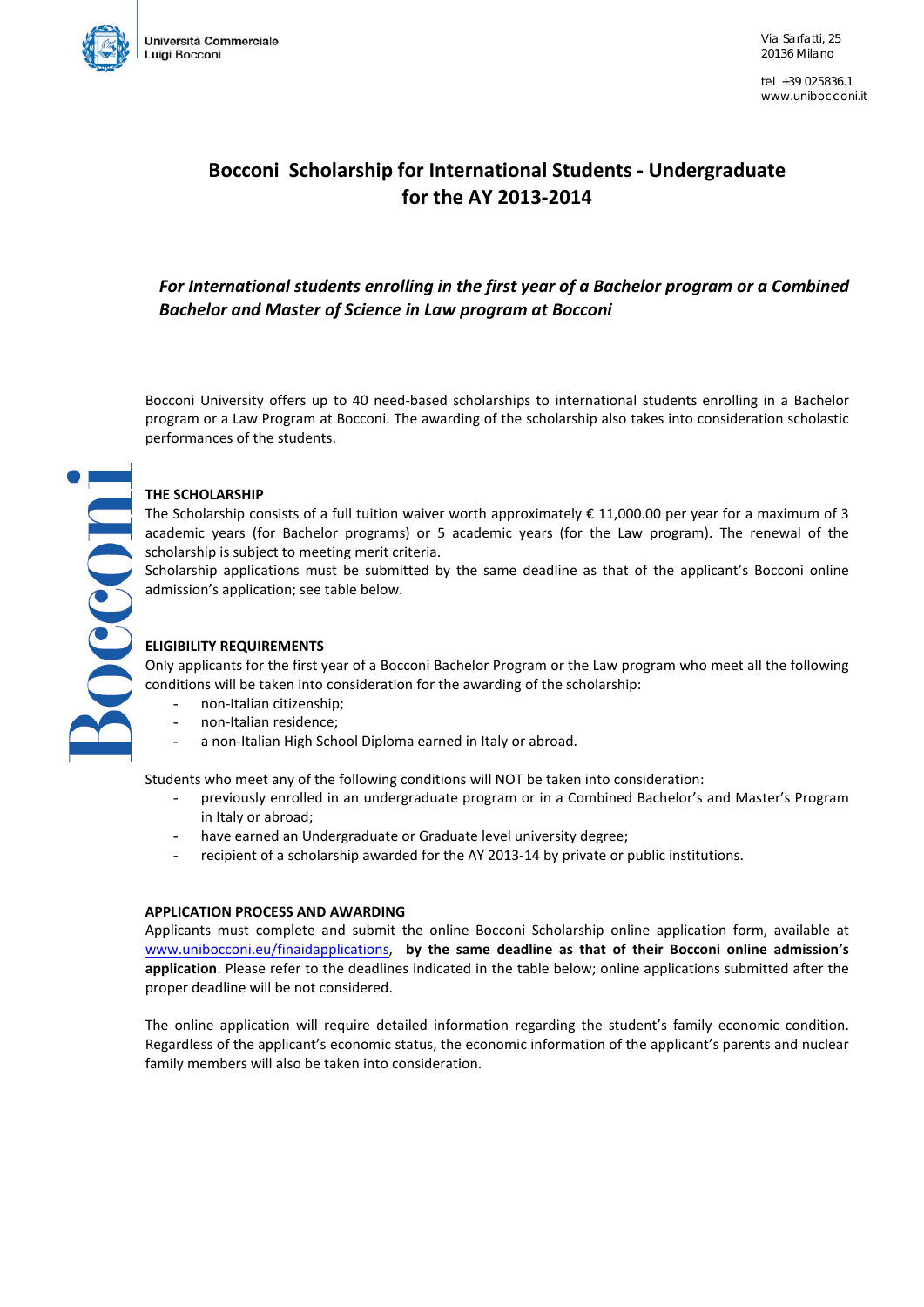**Application Time Frames and communication of results**

| <b>Admission</b><br>session selected<br>by the candidate | <b>Bocconi online admission's</b><br>application | <b>Online application for</b><br>the scholarship | <b>Communication of</b><br>scholarship results |
|----------------------------------------------------------|--------------------------------------------------|--------------------------------------------------|------------------------------------------------|
| Discover your<br><b>Talent</b>                           | Deadline: 15/01/2013                             | Deadline:<br>15/01/2013 - 1500 hrs               | 28/02/2013                                     |
| International<br><b>Winter Section</b>                   | Deadline: 15/01/2013                             | Deadline:<br>15/01/2013 - 1500 hrs               | 28/03/2013                                     |
| International<br><b>Spring Section</b>                   | Deadline: 22/03/2013                             | Deadline:<br>22/03/2013 - 1500 hrs               | 15/05/2013                                     |

Please note that the application must be finalized by 1500 hrs Italian time (GMT+1), on the date of the applicant's relevant deadline.

**Applicants will be informed about whether or not they have been awarded the scholarship once the admission's selection results have been released: approximately 2 weeks after their publication and before the deadline for enrollment in Bocconi.** 

**SPECIAL CASES: Students who submit their application for admission and for scholarship in a given admission round, but are placed on "stand by" by the Admission Office, will be evaluated both for admissions and for the scholarship awarding in one of the following rounds. The Student Services Office will notify the student of which session his/her scholarship application will be considered.** 

Scholarships will be awarded by a Commission whose decision is unquestionable and final: no appeals will be considered.

### **Procedures for awarded students**

Mocou

Candidates awarded a scholarship must complete the following steps (**failure to do so will result in the revocation of the scholarship: no exceptions will be made**):

1) enroll in Bocconi according to the timeline and methods as laid out by the admissions office, and make the payment of the advance on the 1st installment of 2013/2014 tuition and fees of € 1,543.00 (the sum will be reimbursed approximately by the end of January 2014 by Università Bocconi);

2) send the following documents within 60 days of the notification of the awarding of the scholarship:

- the "summarizing form" attached to the confirmation e-mail that applicants receive when they submit the online Bocconi Scholarship for International Students application form;
- a copy of the student's valid passport;

• **For non-Italian income and assets** the following documents must be submitted in **original language** together with an official **translated version in Italian or English** and both the original and the translated version must be **legalized** and stamped by the relevant local Italian authority (for Italian translations) or legalized with an Apostille stamp, *Hague Convention of 5 October 1961* (for Italian and/or English translations) in countries where possible:

- $\triangleright$  a document indicating the composition of the student's family household must be provided. This document should indicate all family members (nuclear and extended) registered with the same permanent address as the applicant. Please note that the applicant's family economic condition will be evaluated considering the applicant's family of origin, including parents, as well as all those listed in the official document of the composition of the student's family household, including nuclear and extended family members with the same permanent address;
- $\triangleright$  a copy of tax returns for the calendar year 2011 for all of the applicant's family and/or household members must be provided. (If tax returns are not produced in the student's country statements, from each family and/or household members' employer indicating the gross person's gross income for 2011 will be considered together with a declaration from the relevant tax agency indicating that the person has no liability/obligations toward the agency/authority for the 2011 year);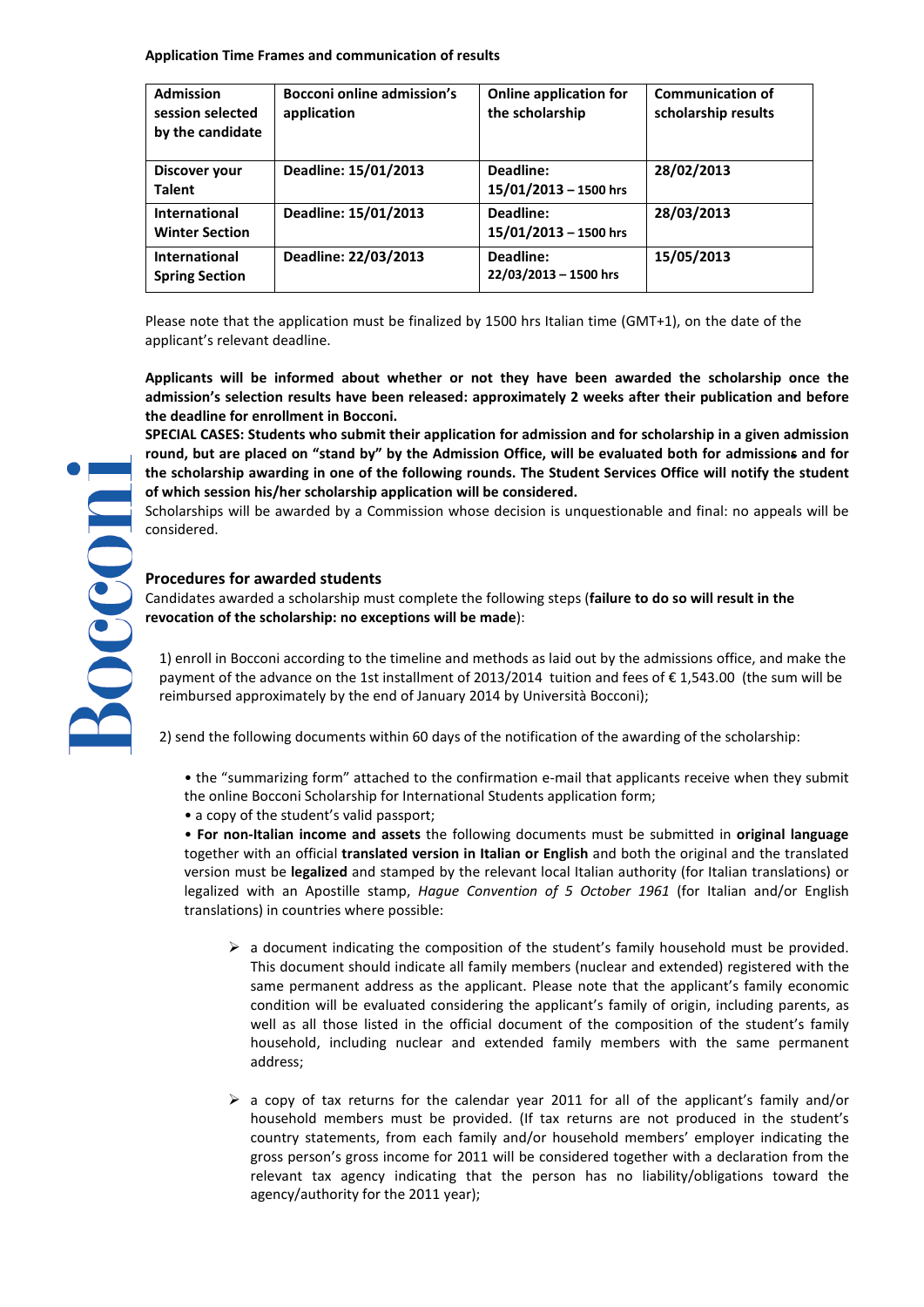- $\triangleright$  a declaration of gross annual income for the 2011 calendar year for each of the applicant's family and/or household members who were employed in the 2011 year must be provided. This certification should be issued by the employer. For unemployed members a declaration of unemployment, retirement/pension, or enrollment in school/university must be provided;
- $\triangleright$  if one or more of the student's family household members (nuclear or extended family) **owned a company or shares**: a Balance sheet up to 31/12/2011, profit and loss account and additional note and a document attesting the number of shares for each family and/or household member. If a Balance sheet, as indicated, is not produced in the student's country the following documents must be provided: A) the final cash balance as of 31 December 2011 B) the overall cost of all assets which can be liquidated with net value of all those paid off as of 31 December 2011 and C) all other assets and properties, as of 31 December 2011;
- $\triangleright$  if one or more of the student's family household members (nuclear or extended family) **owned developed property as of 31/12/2011**: a document indicating the relevant area in square meters of the developed property and, if any, documents certifying any mortgages on this property and the amount which has not been repaid as of 31 December 2011 must be provided;
- $\triangleright$  if the applicant's family lives in a rented home/flat, a copy of the rental contract which indicates the rent must be provided;
- $\triangleright$  if the applicant's family lives in a home/flat for free and the home/flat is not owned by any of the current habitants a copy of the title dead showing the full name of the owner must be provided;
- $\triangleright$  documentation attesting movable assets as of 31 December 2011 (bank accounts both checking and savings, stocks, dividends, shareholdings, portions of assets net of any companies owned, etc) for each family and/or household member.
- **For household income and assets in Italy** (if any): a 2012 ISEE/ISEEU declaration and the D.S.U. (Dichiarazione sostitutiva unica) which refer to the 2011 calendar year.

All information and documents provided by students will be verified. **If there are any discrepancies between the data provided by the students when filling out the Bocconi Scholarship online application and the documentation sent by mail, the student will be informed and the scholarship will be revoked. Withholding information could result in disciplinary sanctions.**

As **ONLY** applicants awarded the Bocconi Scholarship for International Students will be required to submit all of the above documentation by registered mail, further details regarding where to send and the deadline by which send the documents will be sent by email to awardees.

#### **RENEWAL CRITERIA**

The award will be renewed for a maximum of 2 academic years (for Bachelor programs) or 4 academic years (for the Law program), to those students who meet the following criteria:

- are enrolled in the relevant academic year of their degree program and have made the payment of the advance on the  $1<sup>st</sup>$  installment of tuition and fees by September  $18<sup>th</sup>$  of each year;

- and meet the below merit requirements for the:

- **Second year (2014-15):** earn at least 49 credits by August 10, 2014 with a grade point average of at least 26/30;
- **Third year (2015-16):** earn at least 95 credits by August 10, 2015 with a grade point average of at least 26/30;
- Fourth year (2016-17): earn at least 150 credits by August 10, 2016 with a grade point average of at least 26/30;
- Fifth year (2017-18): earn at least 220 credits by August 10, 2017 with a grade point average of at least 26/30.

The grade point average is calculated as the weighted credit average of all grades for exams and modules passed and registered in the recipient's academic record.